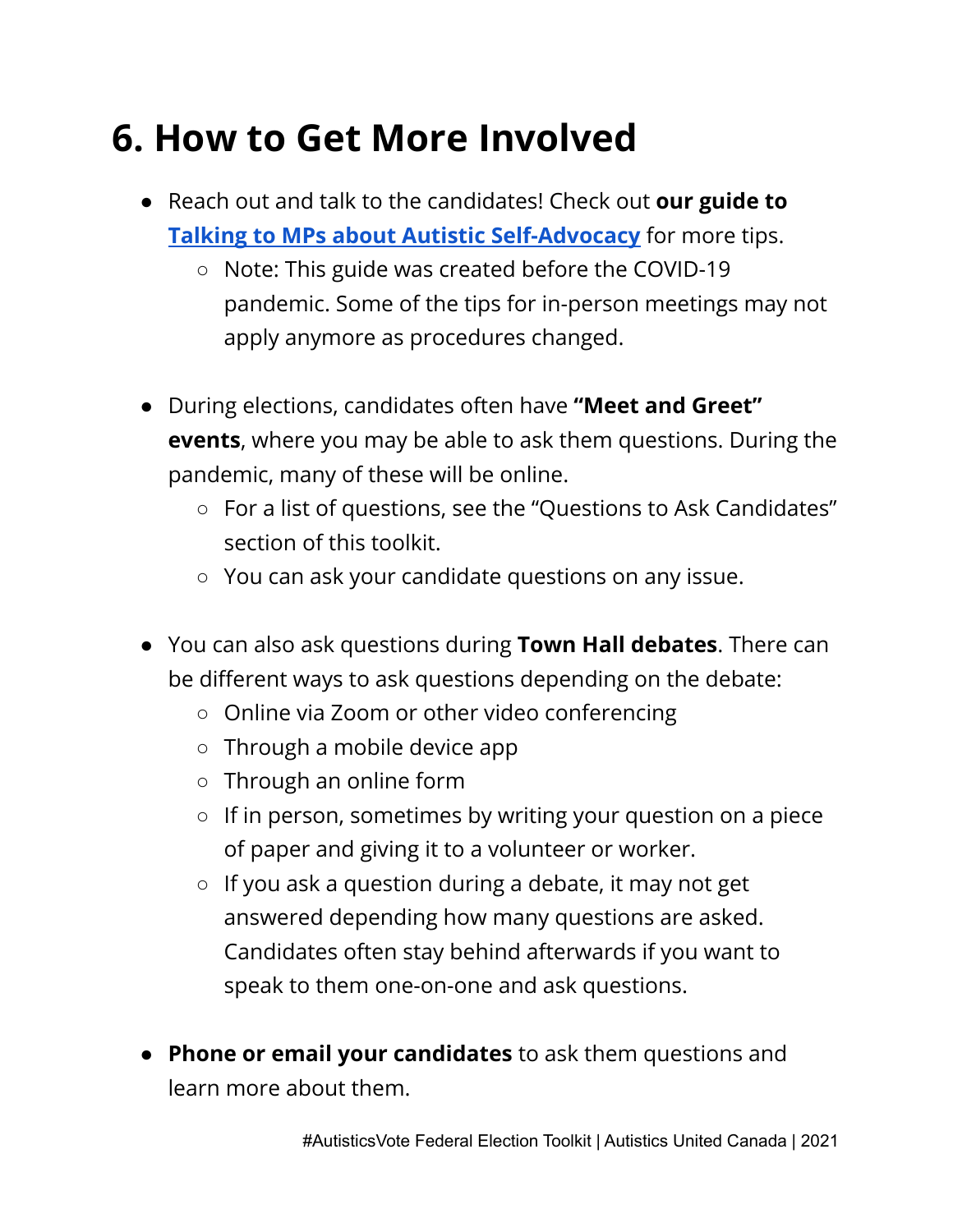- **Visit the candidate's office** to see how they are running the campaign and meet the volunteers and staff.
- **Ask questions on your candidates' social media pages** (e.g. Facebook, Twitter, Instagram, TikTok). Some candidates use social media more than other candidates.
- **Write letters to the candidates and newspapers** about issues that matter to you. See the "How to Contact Candidates'' section of this toolkit for more information. Candidates have an email address and office address you can send electronic or written mail to. You can also contact them on their social media pages. Newspapers will have a page on their websites where you can submit Letters to the Editor.
- **Join the conversation online.** There are hashtags used on social media when people talk about Canadian politics and the upcoming election:
	- #Cdnpoli
	- #Canpoli
	- $\circ$  #elxn44
- **Talk to family and/or friends** you trust about how voting works. Encourage and support each other to vote!
- **Practice voting by using a practice ballot to roleplay with**. You can phone or email Elections Canada to ask them to send you a